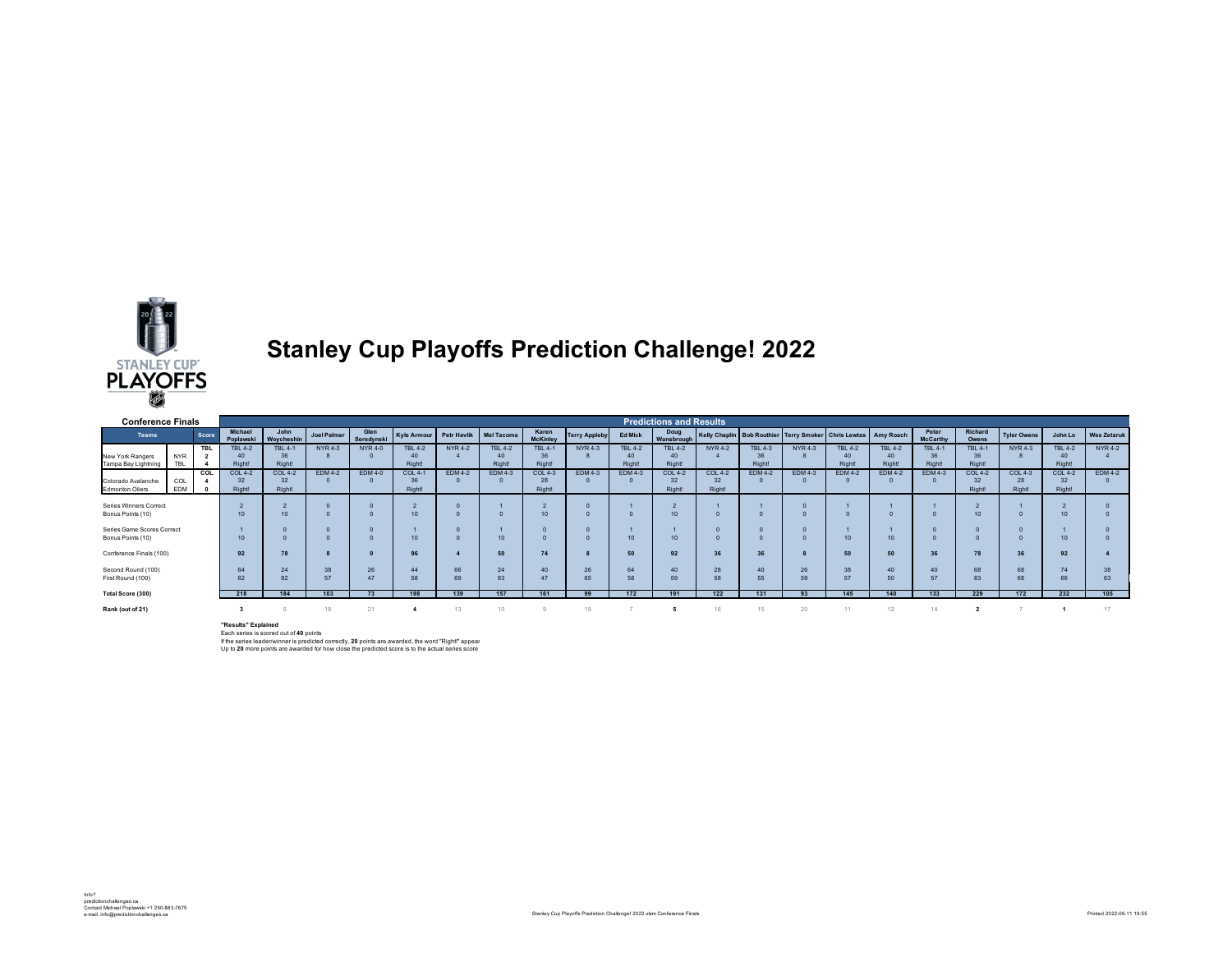

## **Stanley Cup Playoffs Prediction Challenge! 2022**

| <b>Second Round</b>                             |                          |            |                                |                                |                              |                                       |                                    |                                       |                                |                                       |                                |                                            | <b>Predictions and Results</b>        |                                       |                                       |                                       |                                       |                                       |                                       |                                 |                                              |                                       |                                |
|-------------------------------------------------|--------------------------|------------|--------------------------------|--------------------------------|------------------------------|---------------------------------------|------------------------------------|---------------------------------------|--------------------------------|---------------------------------------|--------------------------------|--------------------------------------------|---------------------------------------|---------------------------------------|---------------------------------------|---------------------------------------|---------------------------------------|---------------------------------------|---------------------------------------|---------------------------------|----------------------------------------------|---------------------------------------|--------------------------------|
| <b>Teams</b>                                    |                          | Score      | Michael<br>Poplawski           | John<br>Woycheshin             | <b>Joel Palmer</b>           | Glen<br>Seredynski                    | Kyle Armour Petr Haylik Mel Tacoma |                                       |                                | Karen<br><b>McKinley</b>              | <b>Terry</b><br>Appleby        | <b>Ed Mick</b>                             | Doug<br>Wansbrough                    | <b>Kelly Chaplin Bob Routhier</b>     |                                       | Terry<br>Smoker                       | <b>Chris Lewtas</b> Amy Roach         |                                       | Peter<br><b>McCarthy</b>              | Richard<br>Owens                | <b>Tyler Owens</b>                           | John Lo                               | <b>Wes Zetaruk</b>             |
| <b>Florida Panthers</b><br>Tampa Bay Lightning  | <b>FLA</b><br><b>TBL</b> | <b>TBL</b> | <b>TBL 4-2</b><br>16<br>Right! | <b>FLA4-3</b><br>$\Omega$      | <b>FLA 4-2</b>               | <b>FLA 4-3</b>                        | <b>TBL 4-2</b><br>16<br>Right!     | <b>TBL 4-2</b><br>16<br>Right!        | <b>FLA4-2</b>                  | <b>TBL 4-3</b><br>14<br><b>Right!</b> | <b>FLA4-3</b>                  | <b>TBL 4-2</b><br>16<br>Right <sup>1</sup> | <b>FLA4-3</b>                         | <b>FLA4-2</b><br>$\Omega$             | <b>FLA 4-2</b>                        | <b>FLA4-3</b>                         | <b>FLA 4-3</b>                        | <b>TBL 4-2</b><br>16<br>Right!        | <b>FLA4-2</b>                         | <b>TBL 4-2</b><br>Right         | <b>TBL 4-2</b><br>16 <sup>16</sup><br>Right! | <b>TBL 4-3</b><br>14<br>Right!        | <b>TBL 4-2</b><br>16<br>Right! |
| Carolina Hurricanes<br><b>New York Rangers</b>  | CAR<br><b>NYR</b>        | <b>NYR</b> | <b>NYR 4-2</b><br>18<br>Right! | <b>CAR4-2</b>                  | <b>NYR4-3</b><br>20<br>Right | <b>CAR 4-3</b>                        | <b>CAR 4-3</b>                     | <b>CAR 4-2</b>                        | <b>CAR 4-1</b>                 | <b>NYR 4-3</b><br>20<br>Right         | <b>CAR 4-3</b>                 | <b>CAR 4-2</b>                             | <b>CAR4-2</b>                         | <b>CAR4-3</b>                         | <b>CAR 4-2</b>                        | <b>CAR 4-2</b>                        | <b>NYR 4-2</b><br>18<br>Right         | <b>CAR 4-1</b>                        | <b>CAR 4-2</b>                        | <b>CAR4-3</b>                   | <b>CAR4-3</b>                                | <b>NYR4-3</b><br>20<br><b>Right!</b>  | <b>CAR 4-2</b>                 |
| Colorado Avalanche<br>St. Louis Blues           | COL<br>STL               | COL        | <b>COL 4-2</b><br>20<br>Right  | <b>COL 4-2</b><br>20<br>Right! | $COL 4-$<br>18<br>Right      | <b>COL 4-3</b><br>18<br><b>Right!</b> | <b>COL 4-2</b><br>20<br>Right      | <b>COL 4-1</b><br>18<br><b>Right!</b> | <b>COL 4-2</b><br>20<br>Right! | <b>STL 4-3</b>                        | <b>COL 4-3</b><br>18<br>Right! | <b>COL 4-3</b><br>18<br>Right              | <b>COL 4-3</b><br>18<br>Right!        | <b>COL 4-2</b><br>20<br><b>Right!</b> | <b>COL 4-2</b><br>20<br><b>Right!</b> | <b>COL 4-2</b><br>20<br><b>Right!</b> | <b>STL 4-2</b>                        | <b>STL 4-3</b>                        | <b>COL 4-2</b><br>20<br>Right         | $COL 4-$<br>18<br>Right         | <b>COL 4-1</b><br>18<br><b>Right!</b>        | <b>COL 4-2</b><br>20<br><b>Right!</b> | <b>COL 4-1</b><br>18<br>Right! |
| Calgary Flames<br><b>Edmonton Oilers</b>        | CGY<br>EDM               | <b>EDM</b> | <b>CGY 4-2</b>                 | <b>CGY 4-2</b>                 | CGY 4-1                      | <b>CGY 4-3</b>                        | <b>CGY 4-3</b>                     | <b>EDM 4-2</b><br>18<br>Right!        | <b>CGY 4-3</b>                 | <b>CGY 4-3</b>                        | CGY 4-3                        | <b>EDM4-3</b><br>16<br><b>Right!</b>       | <b>EDM 4-2</b><br>18<br><b>Right!</b> | <b>CGY 4-3</b>                        | <b>EDM 4-3</b><br>16<br><b>Right!</b> | <b>CGY 4-3</b>                        | <b>EDM 4-2</b><br>18<br><b>Right!</b> | <b>EDM 4-2</b><br>18<br><b>Right!</b> | <b>EDM 4-3</b><br>16<br><b>Right!</b> | <b>EDM 4-2</b><br><b>Right!</b> | <b>EDM 4-2</b><br>18<br>Right!               | <b>CGY 4-2</b>                        | <b>CGY 4-2</b>                 |
| Series Winners Correct<br>Bonus Points (10)     |                          |            | 10                             |                                |                              |                                       |                                    | 10                                    |                                |                                       |                                | 10 <sub>1</sub>                            | $\Omega$                              |                                       |                                       |                                       |                                       |                                       |                                       | 10                              | 10                                           | 10                                    |                                |
| Series Game Scores Correct<br>Bonus Points (10) |                          |            |                                |                                |                              |                                       |                                    | $\Omega$                              |                                |                                       |                                |                                            |                                       |                                       |                                       |                                       |                                       |                                       |                                       |                                 |                                              | 10                                    |                                |
| Second Round (100)                              |                          |            | 64                             | 24                             | 38                           | 26                                    | 44                                 | 66                                    | 24                             | 40                                    | 26                             | 64                                         | 40                                    | 28                                    | 40                                    | 26                                    | 38                                    | 40                                    |                                       | 68                              | 68                                           | 74                                    | 38                             |
| Conference Quarterfinals (100)                  |                          |            | 62                             | 82                             | 57                           | 47                                    | 58                                 | 69                                    | 83                             | 47                                    | 65                             | 58                                         | 59                                    | 58                                    | 55                                    | 59                                    | 57                                    | 50                                    | 57<br>07                              | 83                              | 68                                           | 66                                    | 63                             |
| Total Score (200)<br>Rank (out of 21)           |                          | 126        | 106                            | 95<br>13                       | 73<br>21                     | 102                                   | 135                                | 107                                   | R7<br>18                       | Q <sub>1</sub><br>16                  | 122                            | qa<br>11                                   | 86<br>19                              | 95<br>13                              | 85<br>20                              | 95<br>13                              | 90 <sub>0</sub><br>17                 | 12                                    | 151                                   | 136                             | 140                                          | 101                                   |                                |

"**Results" Explained**<br>Each series is scored out of a total of **20** points:<br>If the series leader/winner is predicted correctly, 10 points are awarded, the word "Right!" appears<br>Up to 10 more points are awarded for how close